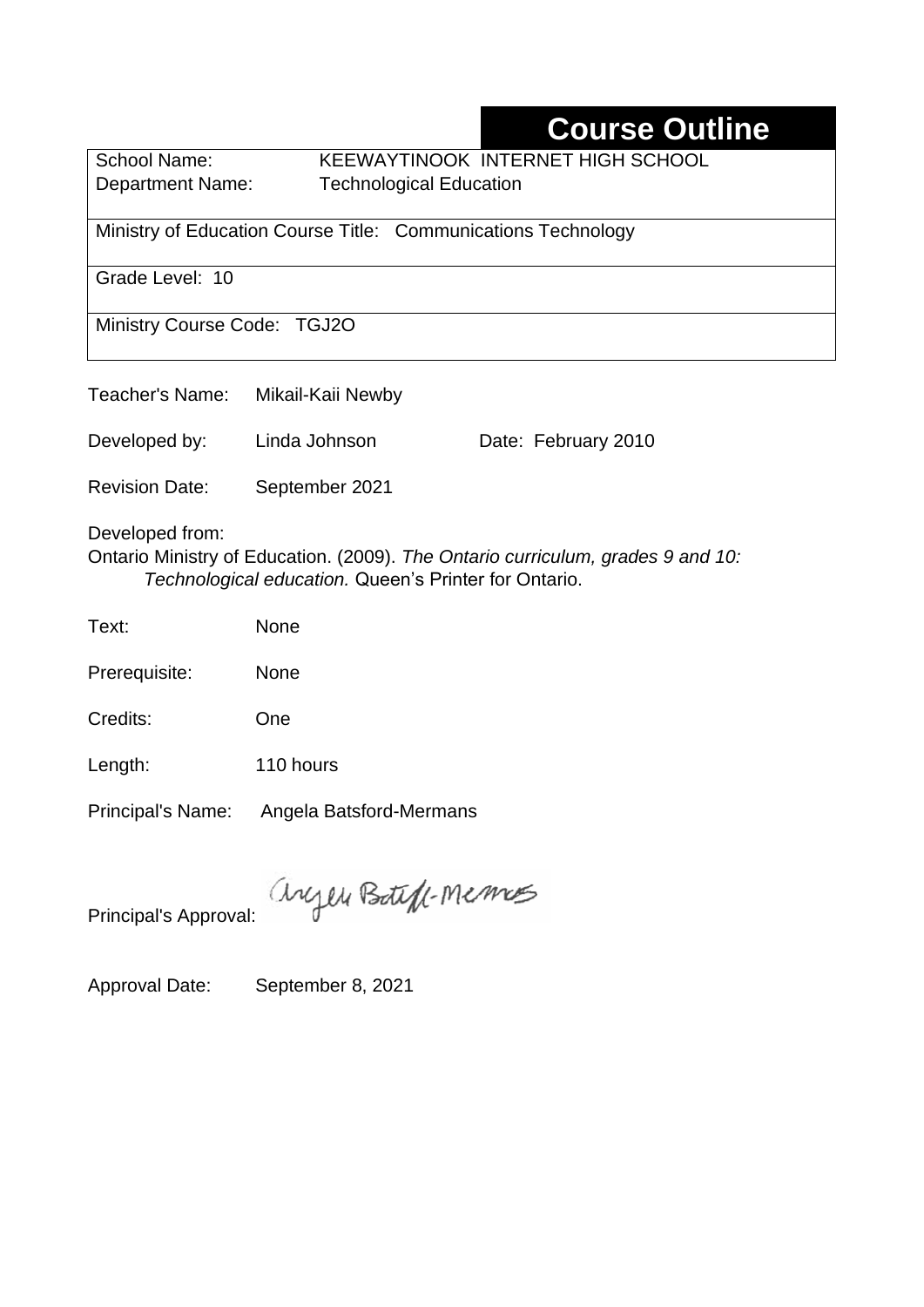## *Course Description/Rationale*

This course introduces students to communications technology from a media perspective. Students will work in the areas of TV/video and movie production, radio and audio production, print and graphic communications, photography, and interactive new media and animation. Student projects will include computer-based activities such as creating videos, editing photos, working with audio, cartooning, developing animations, and designing web pages. Students will also develop an awareness of environmental and societal issues related to communications technology, and will explore secondary and post-secondary education and training pathways and career opportunities in the various communications technology fields.

# *Overall Curriculum Expectations*

#### **Communications Technology Fundamentals**

- Demonstrate an understanding of the core concepts, techniques, and skills required to produce a range of communications media products or services;
- Demonstrate an understanding of technical terminology, basic scientific concepts, and mathematical concepts used in communications technology and apply them to the creation of media products;
- Demonstrate an understanding of and apply the interpersonal and communication skills necessary to work effectively in a team setting.

#### **Communications Technology Skills**

- Apply project management techniques to the planning and development of communications media products;
- Apply a design process or other problem-solving processes to meet a range of challenges in communications technology;
- Create products or productions that demonstrate competence in the application of creative and technical skills.

#### **Daily Living Skills**

- Demonstrate an understanding of effective decision-making processes and their role in independent living;
- Explain and demonstrate the use of basic money-management skills and techniques needed to manage personal financial resources effectively;
- Describe and demonstrate the use of basic principles and techniques of effective household management.

#### **Technology, the Environment, and Society**

- Describe the impact of communications media technologies and activities on the environment and identify ways of reducing their harmful effects;
- Demonstrate an understanding of social effects and issues arising from the use of communications media technologies and the importance of representing cultural and social diversity in media productions.

#### **Professional Practice and Career Opportunities**

- Demonstrate an understanding of and apply safe work practices in communications technology activities;
- Identify career opportunities in communications technology and demonstrate an understanding of the skills, work habits, education, and training required for entry into postsecondary programs or employment in these fields.

# *Course Content*

| <b>Unit</b>                                                                                  | Length   |
|----------------------------------------------------------------------------------------------|----------|
| 1. Graphic Design and Production – Personal<br>Stationery, Package Design/DVD or CD Case and | 13 hours |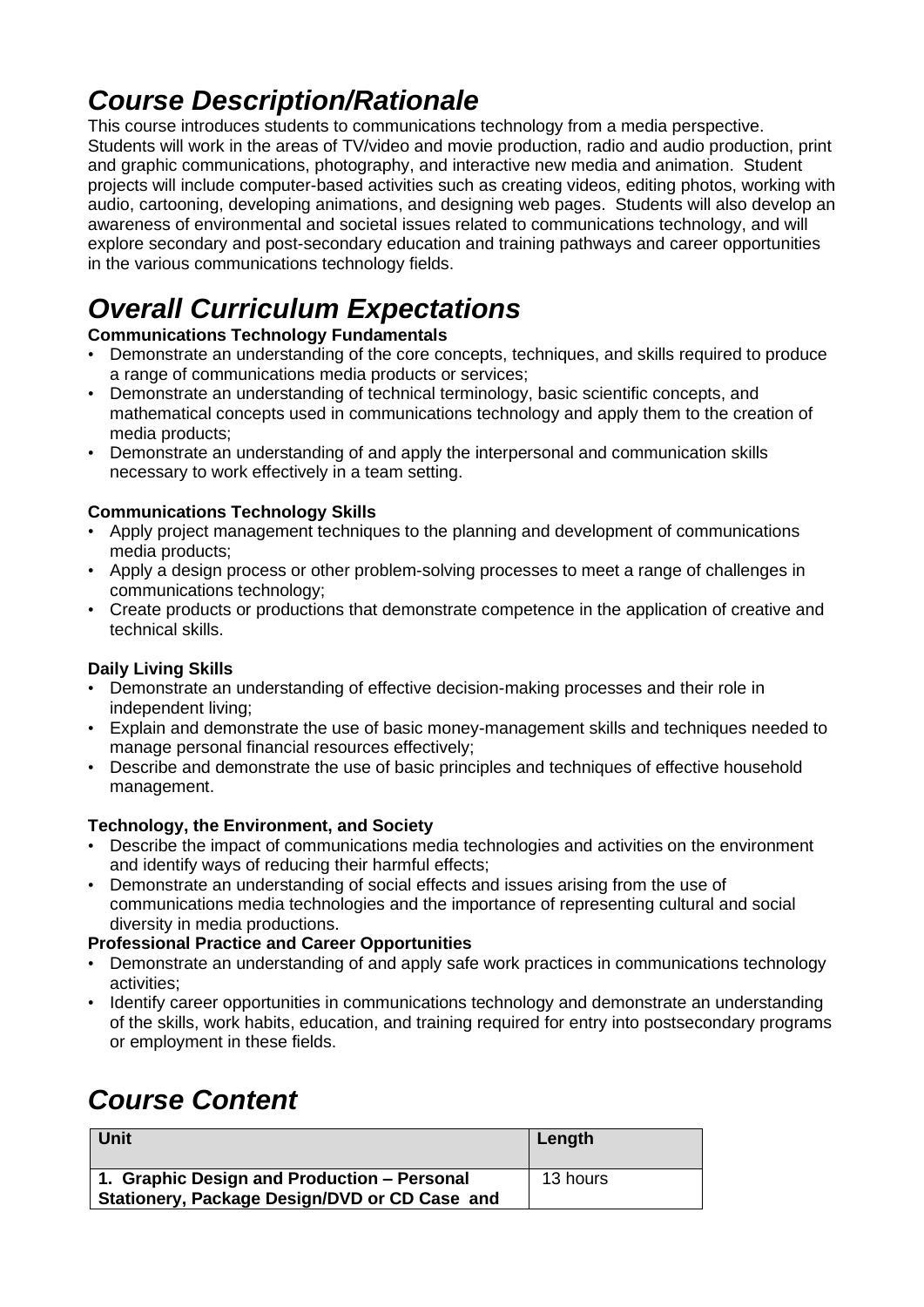| <b>Printing Processes/Photo-Direct and Transfer</b><br><b>Methods of Screen Printing</b>                                                                                 |           |
|--------------------------------------------------------------------------------------------------------------------------------------------------------------------------|-----------|
| 2. Short Audio-Video Production - Flip Camera<br>Video (Self-Portrait, Culture and Community) Video.<br>Video Biography with still images and audio                      | 28 hours  |
| 3. Short Animations - Animated text and 2D<br><b>Original story/Cartoon</b>                                                                                              | 28 hours  |
| 4. Information Displays, Environments, Ethics,<br>Health and Safety, and Careers - Interactive<br>Presentation, Web page with Audio and Animation<br><b>Introduction</b> | 13 hours  |
| 5. Image Production and Processes - Pinhole<br>Camera Principles of Photography and Imaging,<br><b>Studio Shooting and Lighting, and Photo Collage</b>                   | 28 hours  |
| Total                                                                                                                                                                    | 110 hours |

### *Unit Descriptions*

#### **Unit 1 – Graphic Design and Production**

This unit introduces students to the technology required to communicate graphically through desktop-publishing systems and software, print production methods, and specialty printing. Students learn and apply design elements and principles by creating thumbnail sketches, rough sketches, comprehensive layouts, and camera-ready artwork to produce printed materials. Safety, print media influences, careers, and educational planning are explored.

#### **Unit 2 – Short Audio-Video Production**

This unit introduces students to the processes of audio-video pre-production, production, and postproduction. Students learn basic shot sizes, camera movements, and special effects to create a story-board and to script audio-video material. Students compose and capture images, edit audiovideo footage, and apply finishing operations before presenting the production to an audience. The safe and careful handling of sensitive equipment is emphasized. Students learn to apply ethical standards and policies in their productions while exploring further education and career opportunities.

#### **Unit 3 – Short Animations**

This unit introduces students to the fundamental principles of computer-generated animation. Students develop scripts, prepare storyboards, construct or model images, and edit animations and output for different applications. They study and apply composition, 2-D and 3-D modeling, and editing techniques to create animated, short films. Students apply ethical standards and policies in their productions while exploring further education and career opportunities.

#### **Unit 4 – Information Displays and Environments**

Students plan and produce environments for information displays using a variety of software, hardware, and physical materials. Students create display spaces and employ electronic resources in the production, presentation, and distribution of information. Students apply ethical standards and policies in their productions as they explore further education and career opportunities.

#### **Unit 5 – Image Production and Processes**

Students apply the elements and principles of photography in developing techniques to capture, manipulate, and edit images. Exploration of traditional black and white, 35 mm, pinhole, lightsensitive paper (mediums) and colour digital photography. Students learn basic optic principles, technical terminology, lighting techniques, and production processes to safely generate final photographic images. They discover how the camera captures images and how light is controlled in studio and natural settings. Students apply ethical standards and policies in their productions while exploring further education and career opportunities.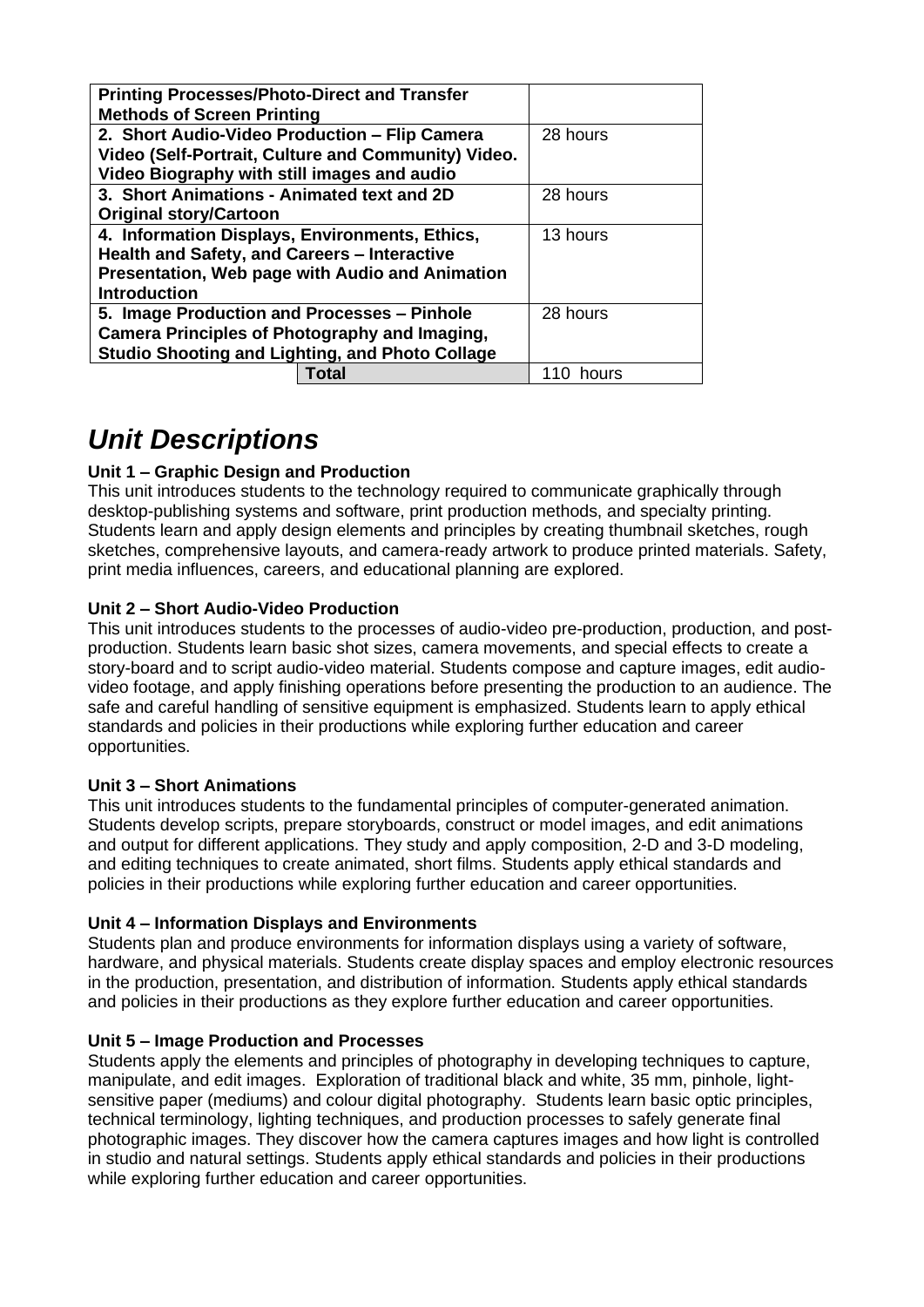## *Teaching/Learning Strategies*

This course is organized into an eight-week series of lessons and activities that is presented to students in remote northern communities via the internet. The eighth week is used for course consolidation, review, and the final examination. Teacher and students communicate over the internet through timely activity feedback, emails, messages, video and audio calls. Classroom mentors assume the role of liaison between the teacher and student while also supporting a holistic approach to motivate, engage and support each individual student.

A variety of strategies will be used in the online delivery of this course. Some instructional strategies include:

- Brainstorming online group generation of initial ideas expressed without criticism or analysis
- Buddy System links students for peer/cross age support
- Case Study investigation of real and simulated issues
- Collaborative/Cooperative Learning small online and classroom group learning providing high levels of student engagement and interdependence
- Computer-Assisted Learning learning new materials or review/reinforce materials previously learned
- Video Conferencing/Discussion student-to-student discussion and teacher-to-student conferencing to encourage confidence and motivation to success in all learners
- Design Process the stages of development of a product or process, including developing a focus, developing a framework, choosing the best solution, implementing a plan, and reflecting on the process and the product
- Independent Study exploration and research of a topic interesting to students
- $\bullet$  eJournal Writing the practice of expressing ideas, experiences, questions, reflections, personal understanding, or new learning in written form on regular basis
- Problem-Solving Strategies helps students work through problems<br>● Problem-Solving model for helping students to identify and work the
- Problem-Solving model for helping students to identify and work through problems
- Report/Presentation oral (Breeze Online), visual, and written presentation of researched topic to class or in community
- Research model of investigation (Breeze Online session or Video Conferencing)
- Socratic Lesson oral presentation (Breeze Online, Video Conferencing or by Video Presentation)

Learning goals will be discussed at the beginning of each assignment and success criteria will be provided to students. The success criteria are used to develop the assessment tools in this course, including rubrics and checklists.

### *Evaluation*

The final grade will be determined as follows (Ontario Ministry of Education, 2010):

- Seventy per cent of the grade will be based on evaluation conducted throughout the course. This portion of the grade should reflect the student's most consistent level of achievement throughout the course, although special consideration should be given to more recent evidence of achievement.
- Thirty percent of the grade will be based on a final evaluation administered at or towards the end of the course. This evaluation will be based on evidence from one or a combination of the following: an examination, a performance, an essay, and/or another method of evaluation suitable to the course content. The final evaluation allows the student an opportunity to demonstrate comprehensive achievement of the overall expectations for the course (p. 41).

Ontario Ministry of Education. (2010). *Growing success: Assessment, evaluation and reporting in Ontario schools*. Toronto ON: Queen's Printer for Ontario.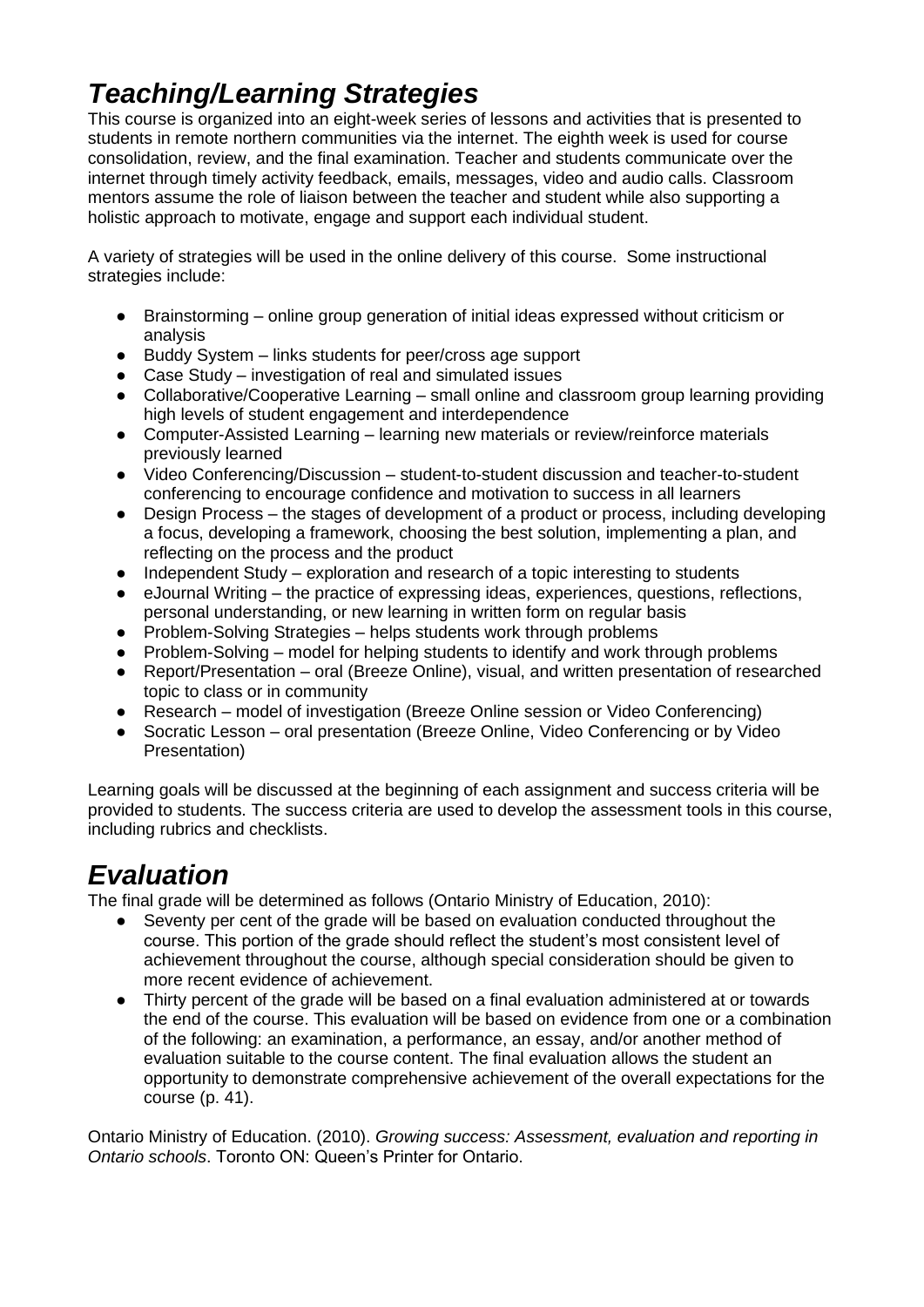| <b>Type of</b><br><b>Assessment</b> | <b>Category</b>             | <b>Details</b>                                                                                                                                                                                                                                                                                                                                                                                                                 | Weigh<br>ting  |
|-------------------------------------|-----------------------------|--------------------------------------------------------------------------------------------------------------------------------------------------------------------------------------------------------------------------------------------------------------------------------------------------------------------------------------------------------------------------------------------------------------------------------|----------------|
|                                     |                             |                                                                                                                                                                                                                                                                                                                                                                                                                                | $(\%)$         |
| <b>Term Work</b><br>(70%)           | Knowledge/<br>Understanding | Identify and describe the techniques used to<br>produce print media.<br>Identify and describe the basic techniques<br>required to produce animations and audio-video<br>productions.<br>Identify and describe the processes of capturing<br>still images.<br>Describe printing and finishing processes.<br>Demonstrate understanding of electronic<br>communication equipment.<br>Describe various video recording techniques. | 16             |
|                                     | Thinking                    | Explain the benefits, risks, and ethics associated<br>with communications technology.<br>Identify career opportunities in the<br>communications field.                                                                                                                                                                                                                                                                         | 16             |
|                                     | Communication               | Prepare camera-ready artwork for print and post-<br>production.<br>Identify strengths and weaknesses of graphic,<br>electronic, and live communications.<br>Outline the procedures required to create audio-<br>video, audio, and animated productions. Outline<br>the steps used to edit audio-video, audio, and<br>animated productions.                                                                                     | 19             |
|                                     | Application                 | Produce audio-video and/or animated<br>productions.<br>Compose, capture, and process still images.<br>Use computer graphics software competently.<br>Create various effects using video and digital<br>camera techniques.<br>Edit audio-video and/or animated productions.<br>Observe the safety rules and regulations.<br>Apply health and safety standards when using<br>products and materials.                             | 19             |
| Final                               | Culminating                 | Knowledge/Understanding                                                                                                                                                                                                                                                                                                                                                                                                        | 4              |
| Evaluation                          | Activity                    | Thinking                                                                                                                                                                                                                                                                                                                                                                                                                       | 4              |
| (30%)                               | (20%)                       | Communication                                                                                                                                                                                                                                                                                                                                                                                                                  | 6              |
|                                     |                             | Application                                                                                                                                                                                                                                                                                                                                                                                                                    | 6              |
|                                     | Exam                        | Knowledge/Understanding                                                                                                                                                                                                                                                                                                                                                                                                        | $\overline{2}$ |
|                                     | (10%)                       | Thinking                                                                                                                                                                                                                                                                                                                                                                                                                       | $\overline{2}$ |
|                                     |                             | Communication                                                                                                                                                                                                                                                                                                                                                                                                                  | $\overline{3}$ |
|                                     |                             | Application                                                                                                                                                                                                                                                                                                                                                                                                                    | $\overline{3}$ |
|                                     |                             | <b>TOTAL</b>                                                                                                                                                                                                                                                                                                                                                                                                                   | 100            |

### *Assessment/Evaluation Strategies*

A variety of assessment and evaluation methods, strategies and tools are required as appropriate to the expectation being assessed. These include diagnostic, formative, and summative within the course and within each unit.

Assessment *for* learning and assessment *as* learning is obtained through a variety of means, including the following:

● Peer feedback on blog responses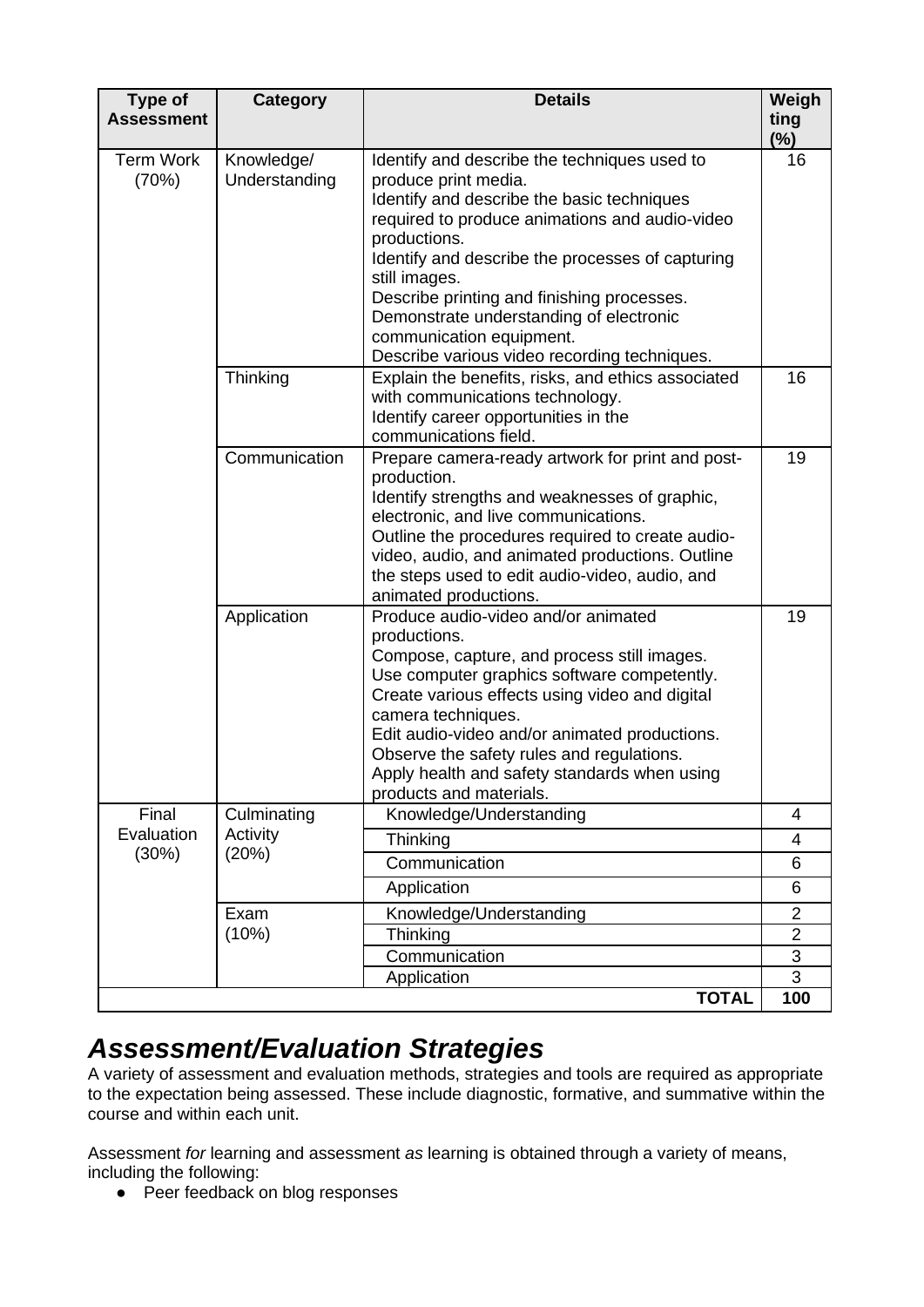- Ongoing descriptive feedback, including descriptive feedback on students' preliminary version of their opinion essay
- Small-group conversations to develop their opinions and communication skills
- eJournal
- ePortfolio
- Online Blogs
- Self-assessment used to revise media projects and communications
- Observations of student's web design presentation
- Conversations with student on a regular basis (synchronous and asynchronous)

Evidence of student achievement (assessment *of* learning) is collected from various sources, including the following:

- Observation of individual contribution in a group role-playing activity
- Ongoing observations of most consistent work as to skill and knowledge of a variety of programs with consideration given to most recent work
- Conversation about student's eportfolio, including discussions about their growth and skill in technology, and areas for improvement
- Media presentation expressing an opinion
- Media communication projects (animation, audio and video presentations)
- Communication and Technology Presentation and Portfolio
- Final exam

The Ministry of Education's 2010 document, *Growing Success*, outlines the seven fundamental principles that guide best practice in the assessment and evaluation of students. KiHS teachers use practices that:

- are fair, transparent, and equitable for all students;
- support all students, including those with special education needs, those who are learning the language of instruction (English or French), and those who are First Nation, Métis, or Inuit;
- are carefully planned to relate to the curriculum expectations and learning goals and, as much as possible, to the interests, learning styles and preferences, needs, and experiences of all students;
- are communicated clearly to students and parents at the beginning of the course and at other points throughout the school year or course;
- are ongoing, varied in nature, and administered over a period of time to provide multiple opportunities for students to demonstrate the full range of their learning;
- provide ongoing descriptive feedback that is clear, specific, meaningful, and timely to support improved learning and achievement;
- develop students' self-assessment skills to enable them to assess their own learning, set specific goals, and plan next steps for their learning (p.6).

### *Resources*

First Nations Technology Council. (n.d.). Home.<http://technologycouncil.ca/>

Government of Ontario. (2016). The journey together: Ontario's commitment to reconciliation with Indigenous Peoples. [https://www.ontario.ca/page/journey-together-ontarios-commitment](https://www.ontario.ca/page/journey-together-ontarios-commitment-reconciliation-indigenous-peoples)[reconciliation-indigenous-peoples](https://www.ontario.ca/page/journey-together-ontarios-commitment-reconciliation-indigenous-peoples)

Indigenous Innovation. (n.d.) Social innovation through Indigenous technology. <https://www.animikii.com/>

MyBlueprint. (2017). *MyBlueprint education planner.* [www.myblueprint.ca](http://www.myblueprint.ca/)

Ontario Ministry of Education. (n.d.). *Indigenous education strategy.* <http://www.edu.gov.on.ca/eng/aboriginal/>